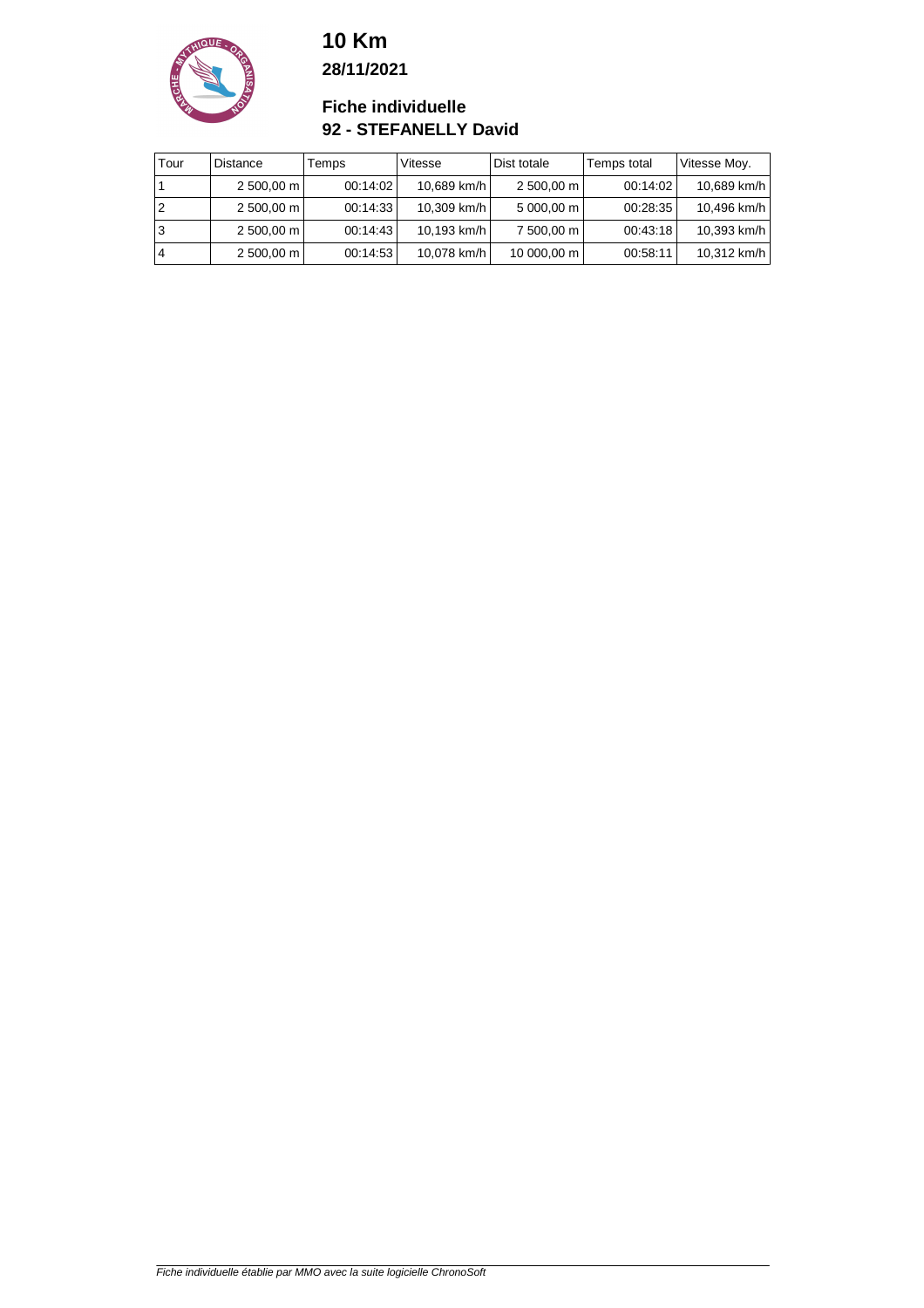

**28/11/2021**

#### **Fiche individuelle 81 - OLIVARES Mathieu**

| Tour | <b>Distance</b> | Temps    | Vitesse    | Dist totale           | Temps total | Vitesse Moy. |
|------|-----------------|----------|------------|-----------------------|-------------|--------------|
|      | 2 500,00 m      | 00:16:47 | 8,937 km/h | 2 500,00 m            | 00:16:47    | 8,937 km/h   |
|      | $2,500,00$ m    | 00:16:31 | 9,082 km/h | $5000,00 \, \text{m}$ | 00:33:18    | 9,009 km/h   |
| 3    | 2 500,00 m      | 00:16:38 | 9,018 km/h | 7 500,00 m            | 00:49:56    | 9,012 km/h   |
| 4    | $2,500,00$ m    | 00:17:32 | 8,555 km/h | 10 000,00 m           | 01:07:28    | 8,893 km/h   |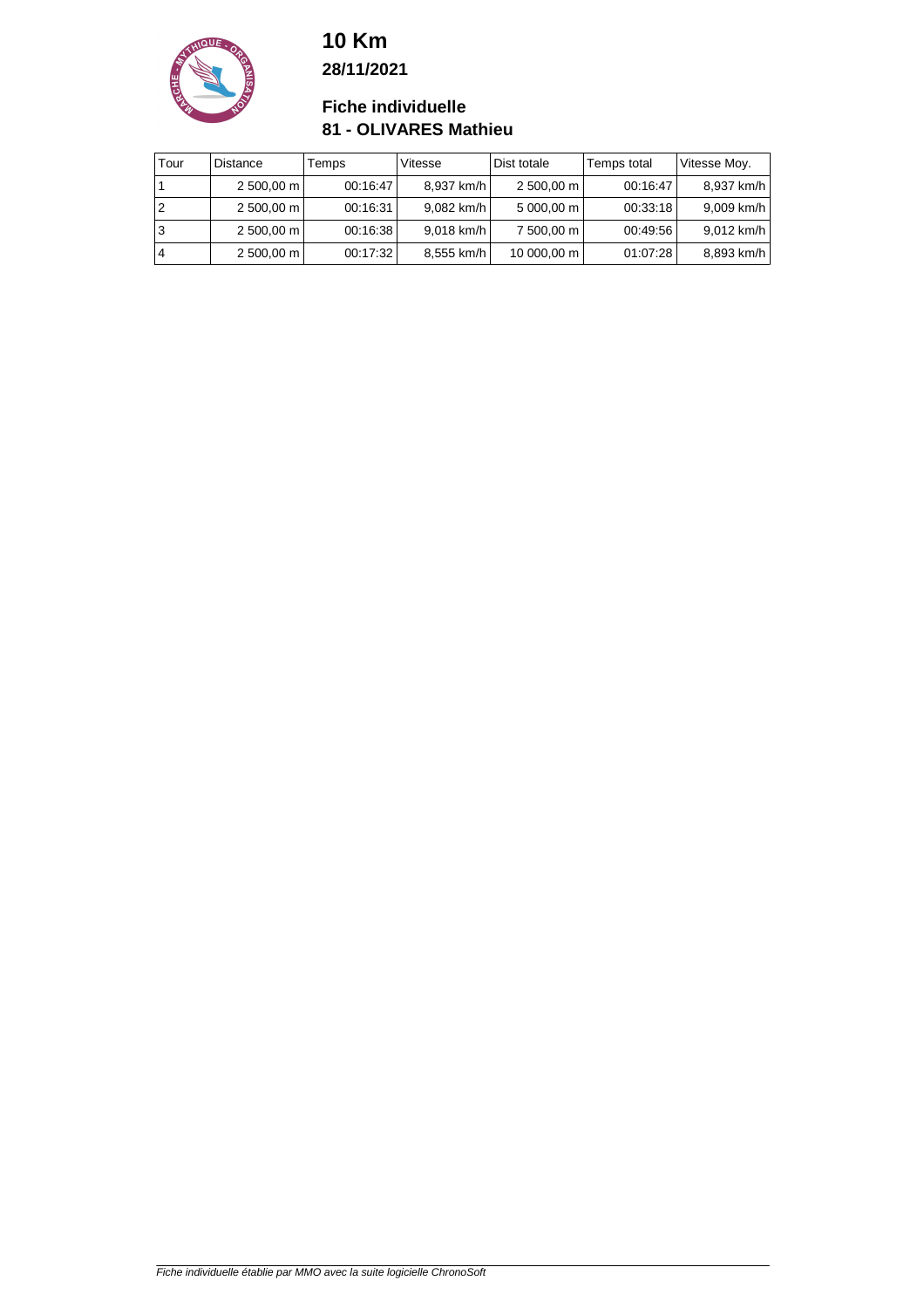**10 Km 28/11/2021**



**Fiche individuelle 90 - VANDENBERGHE Renaud**

| Tour | <b>Distance</b> | Temps    | Vitesse    | Dist totale | Temps total | Vitesse Moy. |
|------|-----------------|----------|------------|-------------|-------------|--------------|
|      | 2 500,00 m      | 00:17:24 | 8,621 km/h | 2 500,00 m  | 00:17:24    | 8,621 km/h   |
|      | 2 500,00 m      | 00:17:28 | 8,588 km/h | 5 000,00 m  | 00:34:52    | 8,604 km/h   |
| 3    | 2 500,00 m      | 00:17:12 | 8,721 km/h | 7 500,00 m  | 00:52:04    | 8,643 km/h   |
| 4    | 2 500,00 m      | 00:17:09 | 8,746 km/h | 10 000,00 m | 01:09:13    | 8,668 km/h   |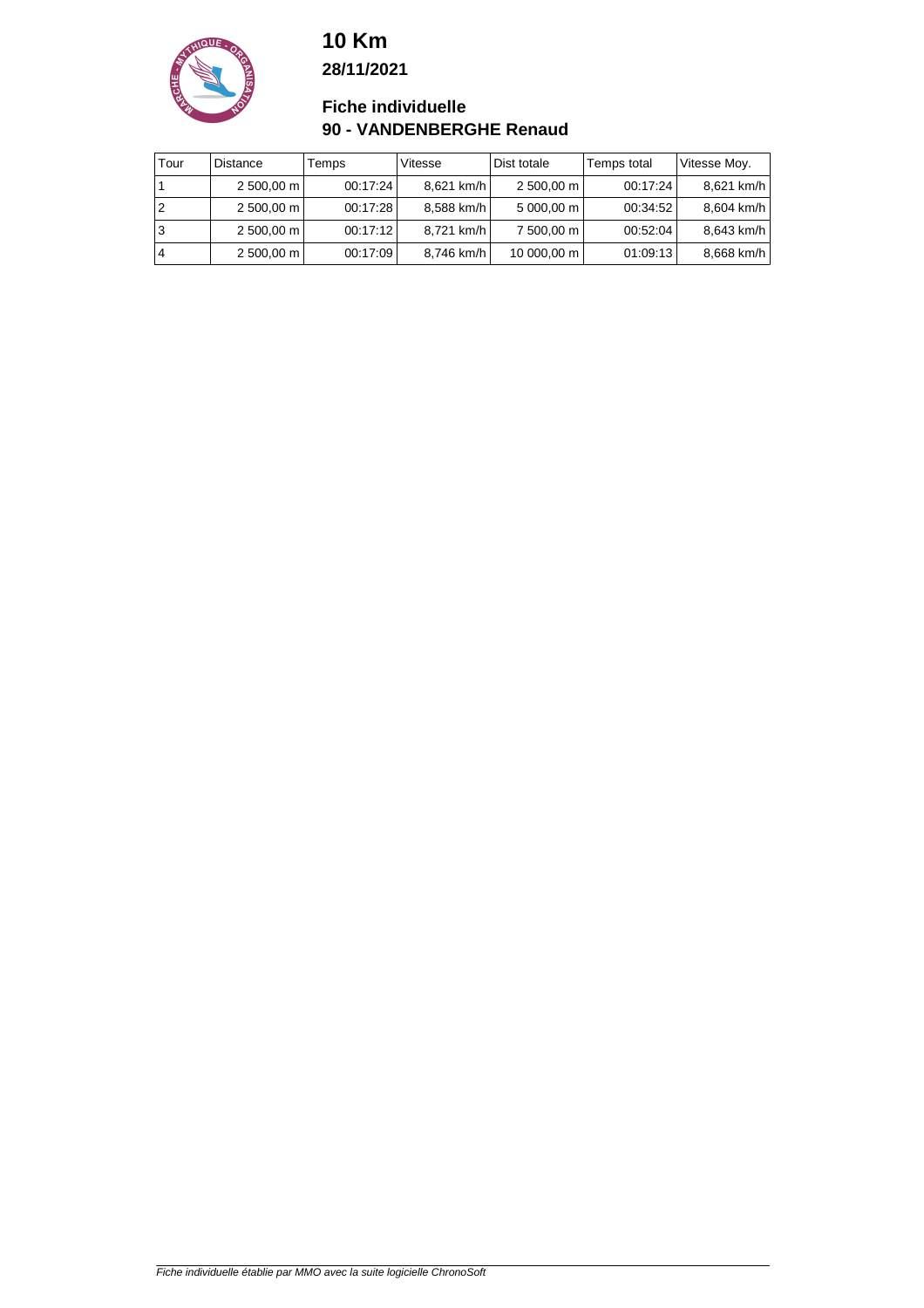**10 Km 28/11/2021**



**Fiche individuelle 85 - GALTIER Marie-christine**

| Tour | <b>Distance</b>     | Temps    | Vitesse    | Dist totale | Temps total | Vitesse Moy. |
|------|---------------------|----------|------------|-------------|-------------|--------------|
|      | $2500,00 \text{ m}$ | 00:17:26 | 8,604 km/h | 2 500,00 m  | 00:17:26    | 8,604 km/h   |
|      | $2500,00 \text{ m}$ | 00:17:27 | 8,596 km/h | 5 000,00 m  | 00:34:53    | 8,600 km/h   |
| 3    | $2500,00 \text{ m}$ | 00:17:14 | 8,704 km/h | 7 500,00 m  | 00:52:07    | 8,634 km/h   |
| 4    | $2500,00 \text{ m}$ | 00:17:08 | 8,755 km/h | 10 000,00 m | 01:09:15    | 8,664 km/h   |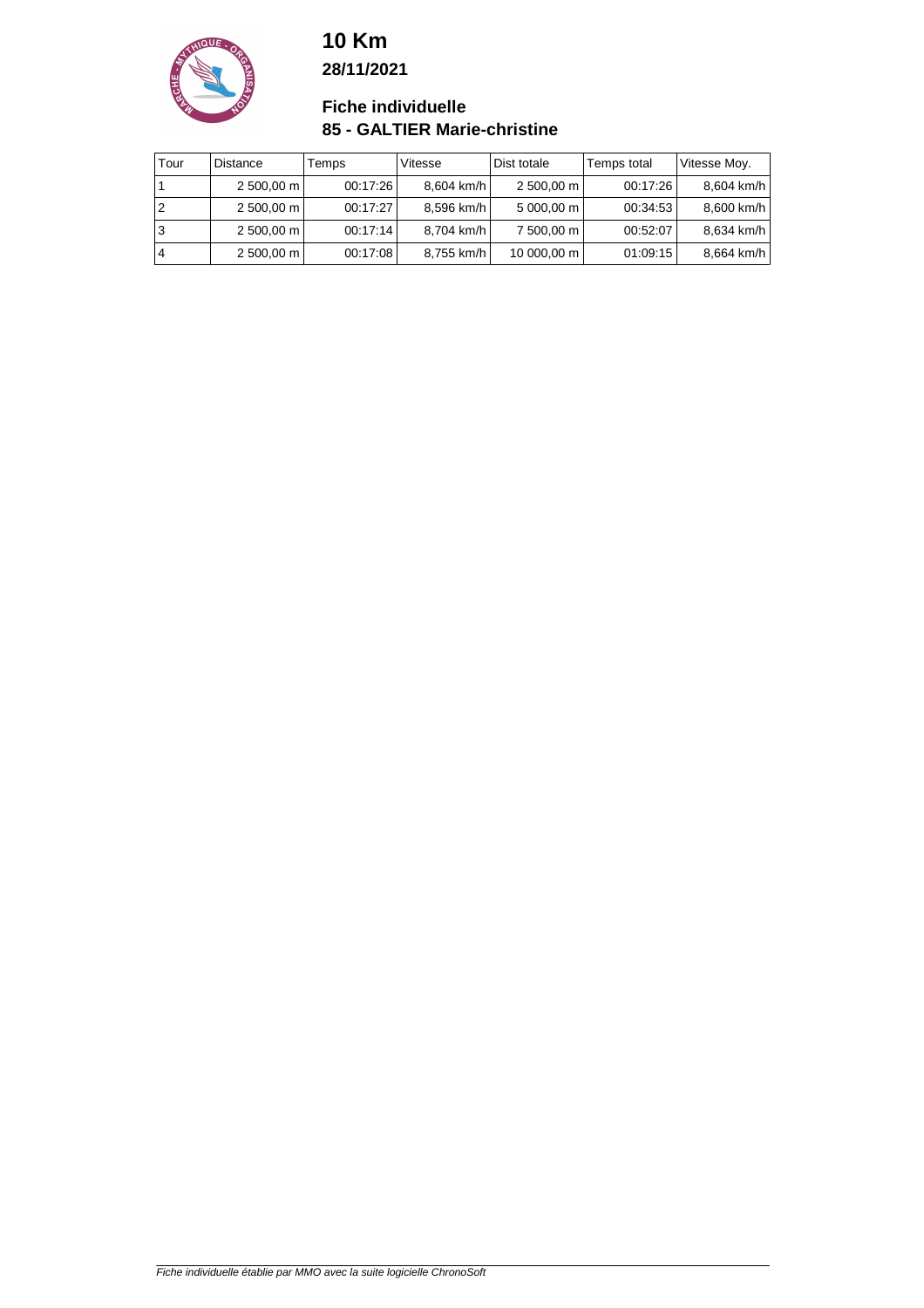

**28/11/2021**

#### **Fiche individuelle 93 - MARECHAL Pascal**

| Tour | <b>Distance</b> | Temps    | Vitesse    | Dist totale | Temps total | Vitesse Moy. |
|------|-----------------|----------|------------|-------------|-------------|--------------|
|      | 2 500,00 m      | 00:17:57 | 8,357 km/h | 2 500,00 m  | 00:17:57    | 8,357 km/h   |
|      | 2 500,00 m      | 00:19:41 | 7,621 km/h | 5 000,00 m  | 00:37:38    | 7,972 km/h   |
| 3    | 2 500,00 m      | 00:17:43 | 8,467 km/h | 7 500,00 m  | 00:55:21    | 8,130 km/h   |
|      | 2 500,00 m      | 00:17:34 | 8,539 km/h | 10 000,00 m | 01:12:55    | 8,229 km/h   |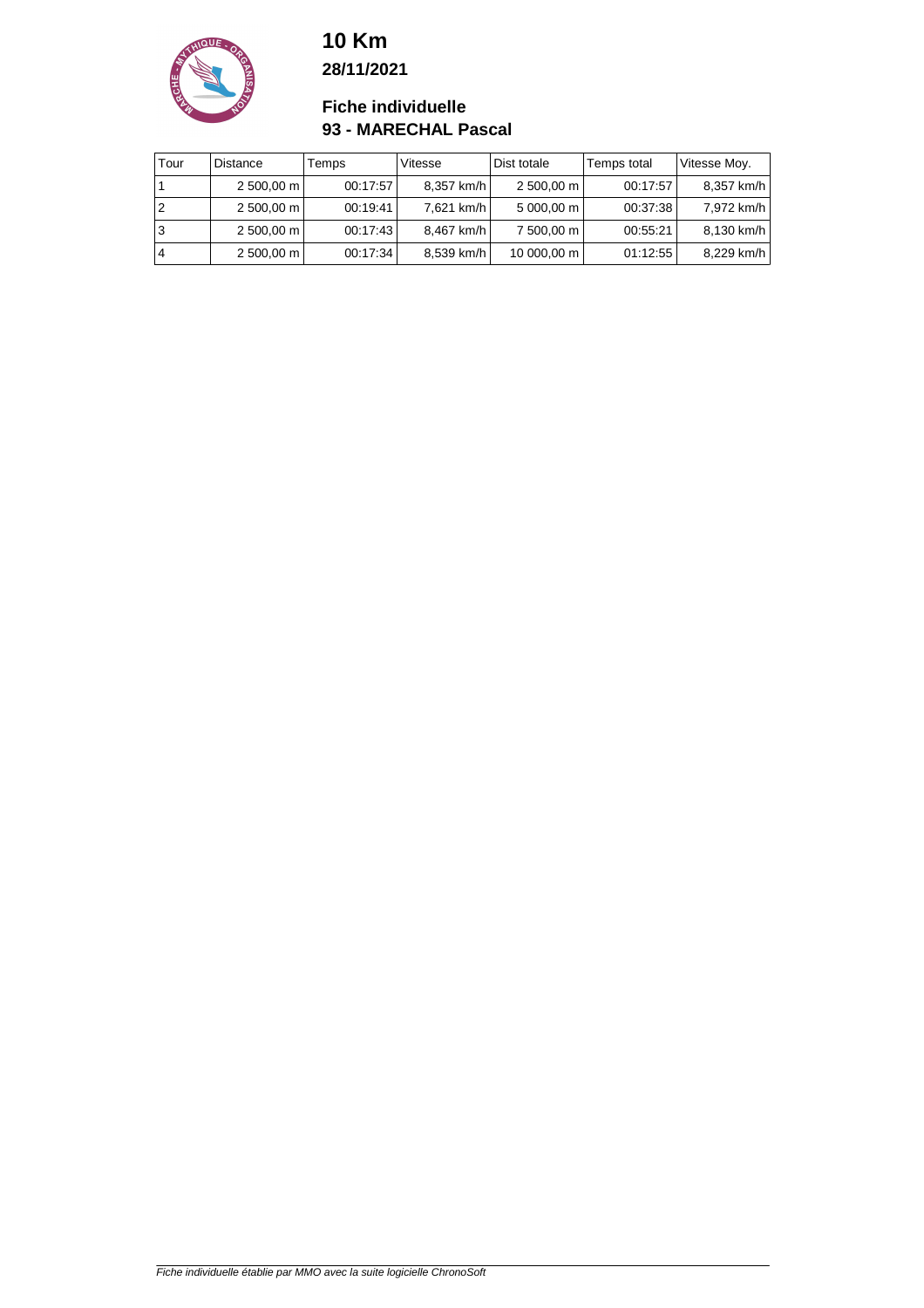

**28/11/2021**

#### **Fiche individuelle 84 - BORDIER Daniel**

| Tour | <b>Distance</b>     | Temps    | Vitesse    | Dist totale | Temps total | Vitesse Moy. |
|------|---------------------|----------|------------|-------------|-------------|--------------|
|      | 2 500,00 m          | 00:19:13 | 7,806 km/h | 2 500,00 m  | 00:19:13    | 7,806 km/h   |
|      | 2 500,00 m          | 00:19:07 | 7,847 km/h | 5 000,00 m  | 00:38:20    | 7,826 km/h   |
| 3    | 2 500,00 m          | 00:19:13 | 7,806 km/h | 7 500,00 m  | 00:57:33    | 7,819 km/h   |
| 4    | $2500,00 \text{ m}$ | 00:19:06 | 7,853 km/h | 10 000,00 m | 01:16:39    | 7,828 km/h   |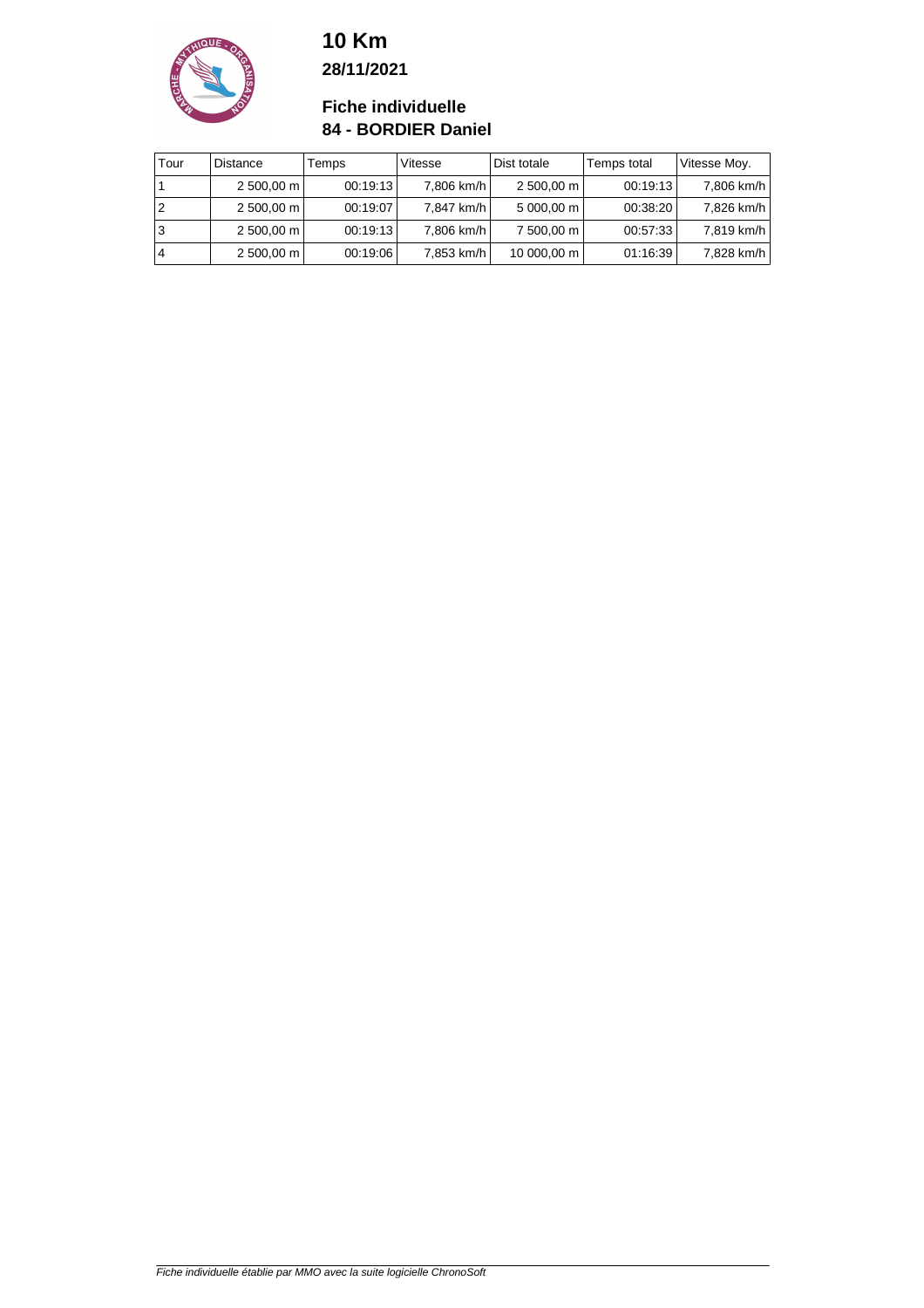

**28/11/2021**

#### **Fiche individuelle 91 - PANNIER PILLE Magali**

| Tour | <b>Distance</b>     | Temps    | Vitesse    | Dist totale           | Temps total | Vitesse Moy. |
|------|---------------------|----------|------------|-----------------------|-------------|--------------|
|      | 2 500,00 m          | 00:19:59 | 7,506 km/h | 2 500,00 m            | 00:19:59    | 7,506 km/h   |
|      | $2500,00 \text{ m}$ | 00:19:42 | 7,614 km/h | $5000,00 \, \text{m}$ | 00:39:41    | 7,560 km/h   |
| 3    | 2 500,00 m          | 00:19:56 | 7,525 km/h | 7 500,00 m            | 00:59:37    | 7,548 km/h   |
| 4    | $2500,00 \text{ m}$ | 00:19:12 | 7,813 km/h | 10 000,00 m           | 01:18:49    | 7,613 km/h   |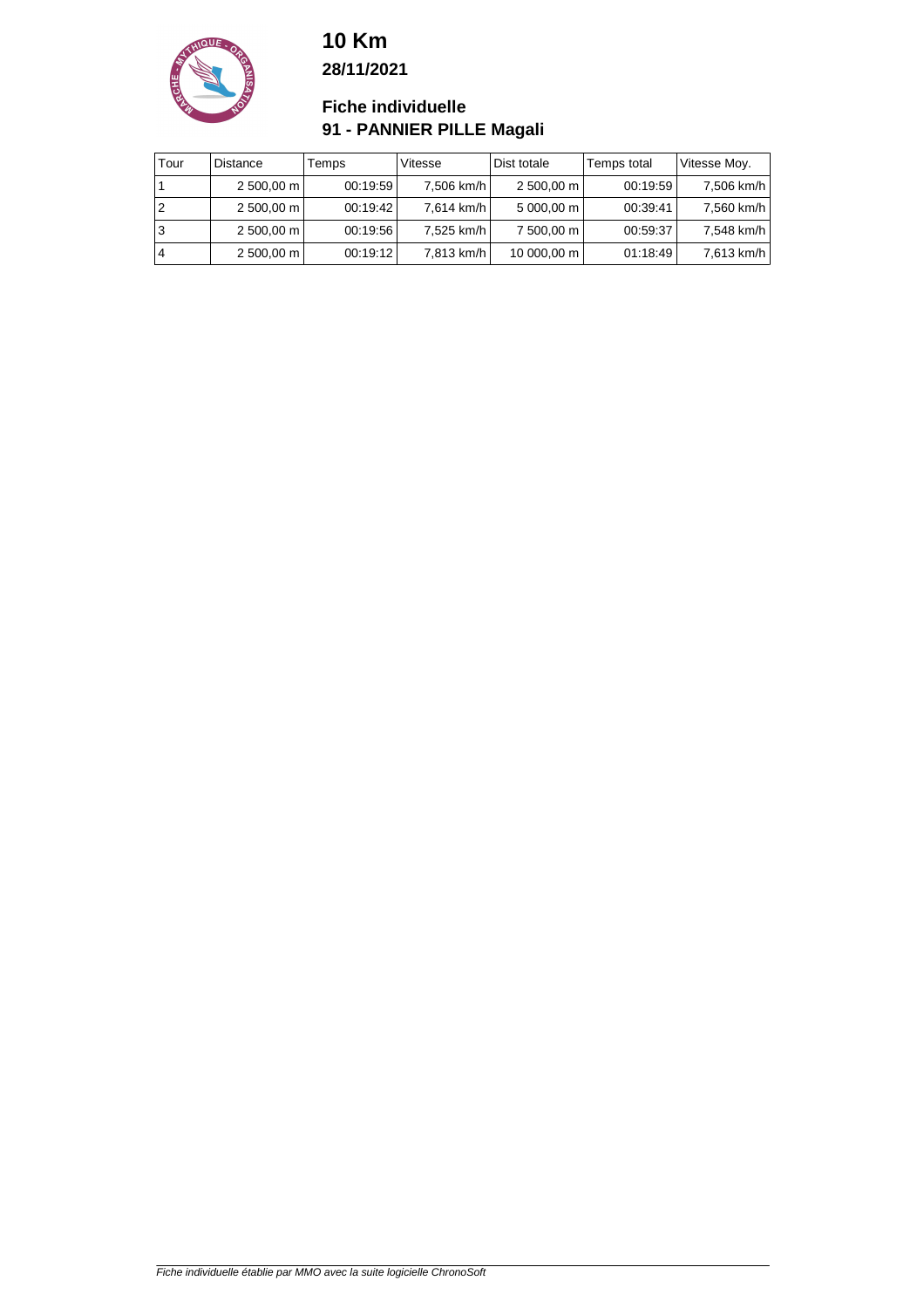### **10 Km 28/11/2021**



**Fiche individuelle 82 - TARDI Emmanuel**

| Tour | Distance            | Temps    | Vitesse    | Dist totale | Temps total | Vitesse Moy. |
|------|---------------------|----------|------------|-------------|-------------|--------------|
|      | $2500,00 \text{ m}$ | 00:20:49 | 7,206 km/h | 2 500,00 m  | 00:20:49    | 7,206 km/h   |
|      | $2500,00 \text{ m}$ | 00:21:39 | 6,928 km/h | 5 000,00 m  | 00:42:28    | 7,064 km/h   |
| 3    | $2500,00 \text{ m}$ | 00:21:42 | 6,912 km/h | 7 500,00 m  | 01:04:10    | 7,013 km/h   |
|      | $2500,00 \text{ m}$ | 00:22:16 | 6,737 km/h | 10 000,00 m | 01:26:26    | 6,942 km/h   |